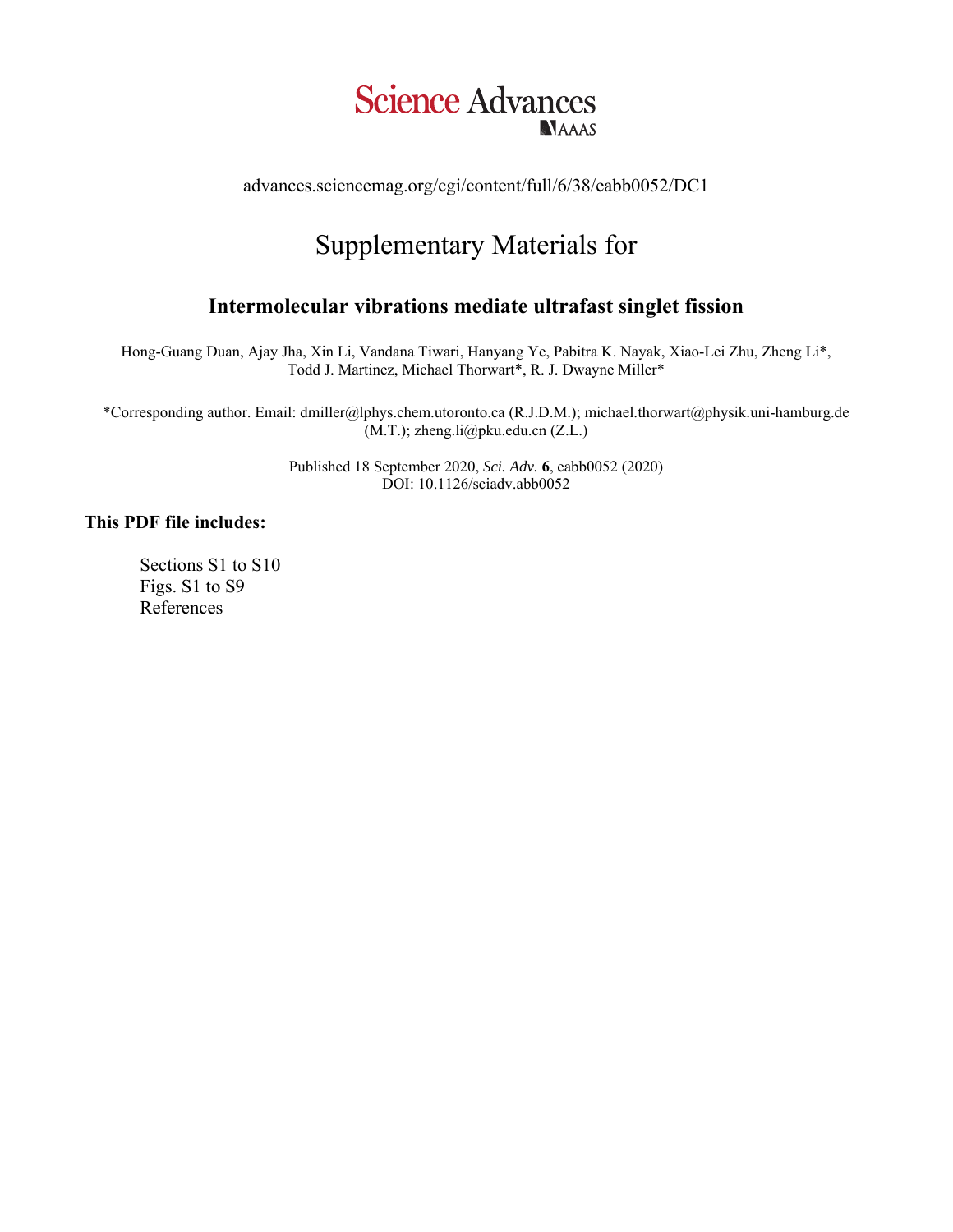### Supplementary Materials

In these Supplementary Materials, we first show the measured X-ray diffraction data of polycrystalline pentacene. Then, we describe the details of the global fitting approach and the obtained two-dimensional (2D) decay-associated map. We further explain the details of the difference of the frequency resolution between the transient grating (TG) and the 2D measurements. In addition, we show the differences of the vibrational frequencies and their Huang-Rhys factors between the singlet excited state and triplet-pair state. Finally, we describe the two-state two-mode model and its parameters. The calculated dynamics along the coupling mode is presented.

#### I. X-RAY DIFFRACTION DATA

First, we show the measured X-ray diffraction data in Fig. S1.

#### II. GLOBAL FITTING AND TIMESCALE OF PRIMARY SINGLET FISSION

Multidimensional global fits of both experimental arrays of 2D spectra were performed in accordance with the available algorithm developed earlier (59). A detailed description of the technique can be found in the Supplementary Information of Ref. (60). In this method, a sequence of 2D spectra taken at different T values are collected to form a three-dimensional array  $S(\omega_\tau, \omega_t, T)$ . This 3D array is then decomposed into a sum of two-dimensional decayassociated spectra  $A_i(\omega_\tau, \omega_t)$  with individual exponential decays of correspondingly associated lifetimes  $\tau_i$  according to

$$
S(\omega_{\tau}, \omega_t, T) = \sum_i A_i(\omega_{\tau}, \omega_t) \exp(-T/\tau_i).
$$
\n(S1)

We apply the global fitting to the 2D spectra of pentacene. The decay-associated spectrum  $A_i(\omega_\tau, \omega_t)$  for the retrieved lifetime of 100 fs is shown in Fig. S2. Based on the fitting, we observe one positive peak whose center is located at  $(\omega_\tau, \omega_t) = (14600, 14600)$ cm<sup>-1</sup> and one negative peak at  $(\omega_\tau, \omega_t) = (14600, 14000)$ cm<sup>-1</sup>, respectively. Accordingly, a positive peak indicates the decay of magnitude of the center peak which is associated to the GSB. In addition, the negative peak manifests the increase of the amplitude of the ESA process, which shows the generation of the triplet-pair state. Based on our fitting analysis, we observe that the primary step of singlet fission occurs in about 100 fs.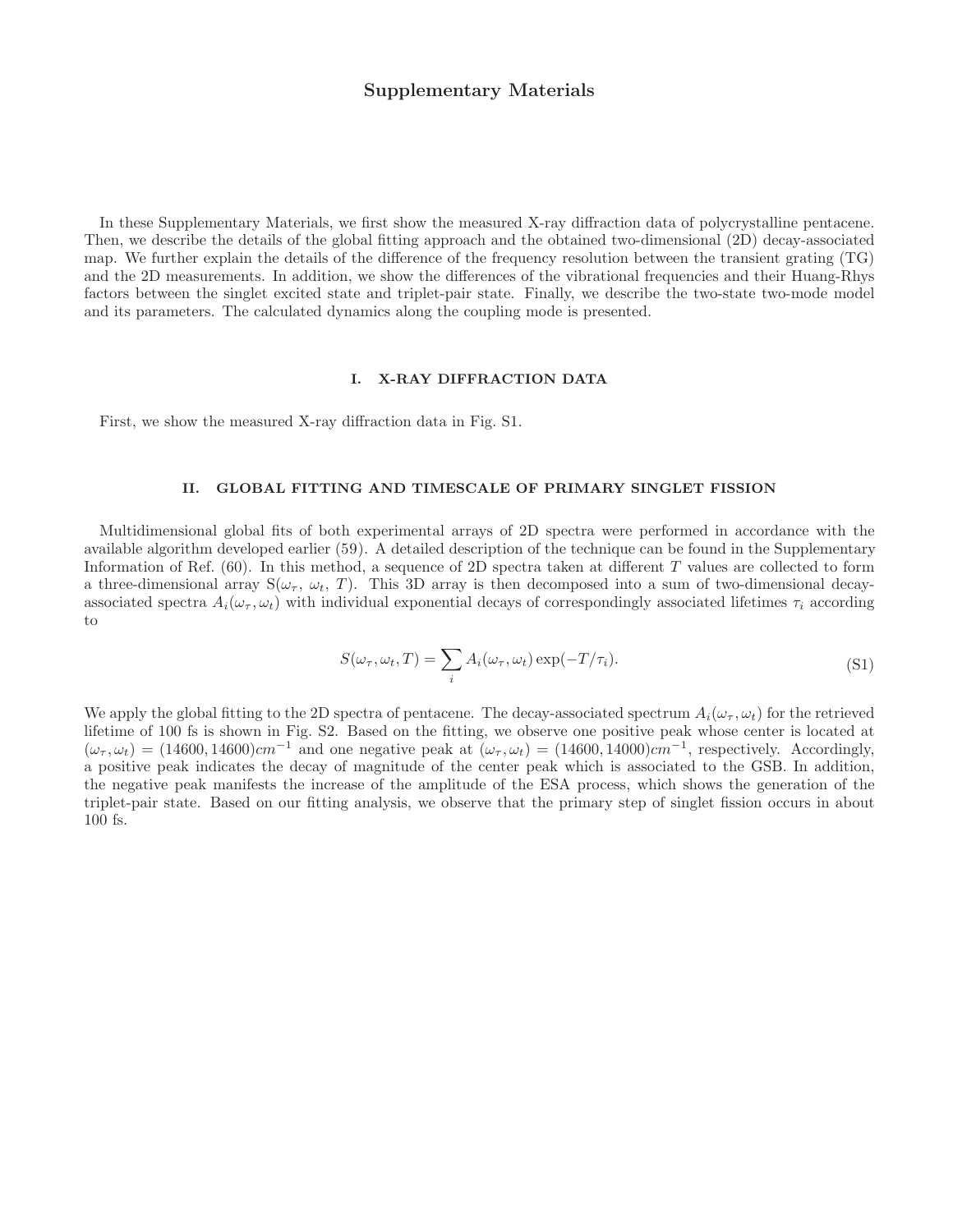

FIG. S1. X-ray diffraction pattern of polycrystalline pentacene.



FIG. S2. Retrieved decay-associated spectrum for the lifetime of 100 fs. It shows the generation of the triplet-pair state during the primary step of singlet fission. The red peak indicates that the magnitude of the GSB decreases rapidly and the blue peak manifests the increase of magnitude of the ESA peak.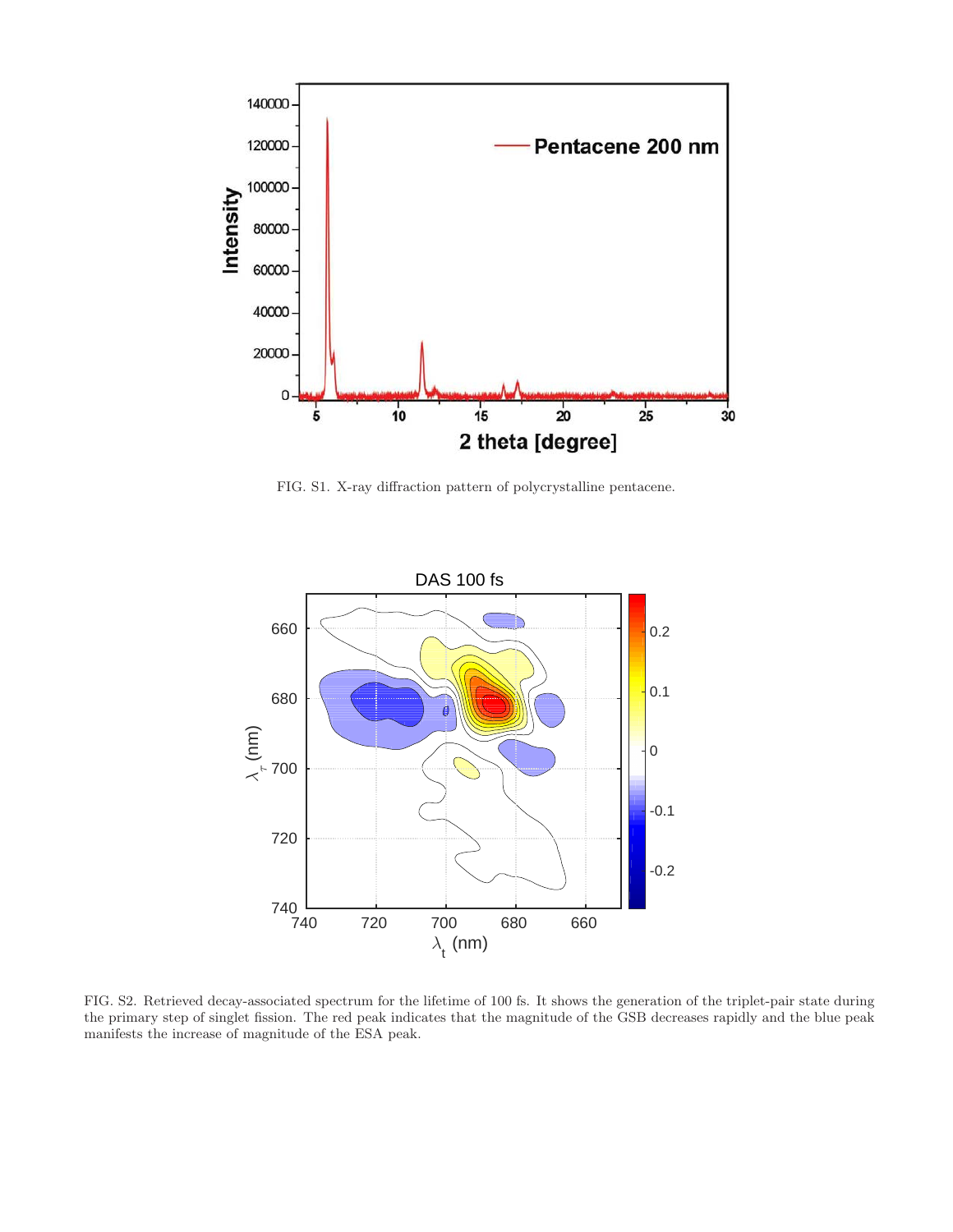#### III. 2D CORRELATION ANALYSIS IN 2D ELECTRONIC SPECTRA

In this brief overview, we summarize the details of the 2D correlation analysis of measured 2D electronic spectra. As described in the previous section, the 2D residuals are obtained after applying the global fitting to the time series of the measured 2D electronic spectra. Then, the correlation analysis can be described by

$$
C(\omega_t, \omega_\tau) = \text{corr}\left[R(\omega_t, \omega_\tau, T), R(\omega_\tau, \omega_t, T)\right],\tag{S2}
$$

where corr evaluates the correlation with respect to the waiting time T.

#### IV. FREQUENCY RESOLUTION IN THE TG AND 2D MEASUREMENTS

In this section, we discuss the difference of the frequency resolution in the TG and 2D spectroscopic measurements. In the TG spectrum, we probe the signal up to 2 ps with a time step of 2 fs. Thus, the obtained resolution of the vibrational frequency is  $d\omega = 16.5 \text{ cm}^{-1}$ . In our 2D spectroscopic measurement, the 2D spectra are recorded up to 2.1 ps with equally distributed time steps of 10 fs. That is, the frequency resolution is  $d\omega = 15.7 \text{ cm}^{-1}$ . This gives rise to a slight difference of the resolved vibrations in TG and 2D spectroscopic measurements.

#### V. WAVELET TRANSFORM

In this section, we describe the technical principles of the wavelet transform. The details have been presented in Refs. (61, 62). We start from the definition of a zero-mean and short-time oscillating function  $\psi$ , called a "mother" wavelet, which is used to decompose a one- or multi-dimensional real signal into different frequency bands. This mother wavelet function is translated in time by t and stretched by the scale of  $\omega^{-1}$ , giving the wavelet "atom" function

$$
\psi_{t,\omega}(t') = \sqrt{\omega}\psi([t'-t]\omega). \tag{S3}
$$

It provides the effective basis for the transformation. The two most common transforms are the discrete wavelet transform and the continuous wavelet transform (63). The discrete one decomposes the signal into several frequency bands and is frequently used for data and image compression. The continuous one, which is used in this paper, is based on an expansion of a temporal signal  $f(t)$  via the inner product of the function with a wavelet atom,

$$
CWT_f(t,\omega) = \int_{-\infty}^{+\infty} dt' f(t') \sqrt{\omega} \psi^* ([t'-t]\omega).
$$
\n(S4)

The parameter t indicates where the wavelet atom is centered, while the scale parameter  $\omega^{-1}$  controls the relative width of the wavelet atom compared to the mother wavelet function. This nonlinear integral transform provides a hightime resolution of high-frequency components, while for the slowly varying components of the signal, the frequency resolution is high. It projects the signal onto basis functions with a varying "center" frequency and a varying range fixed by the scaling factor.

#### VI. QM/MM SIMULATION

The pentacene crystal is modeled as a finite system of the size  $76 \times 33 \times 26\AA^3$  without periodic boundary condition. The choice of QM and MM regions are illustrated in Fig. S3. The structure of the QM region is optimized while the MM regions remains intact.

#### VII. CALCULATED VIBRATIONAL MODES AND ASSOCIATED HUANG-RHYS FACTORS

In this section, we present the calculated vibrational modes in the frequency range between 260 and 900  $cm^{-1}$  in Fig. S4.

The calculated vibrational motions of the pronounced high-frequency modes at 1196 and 1517 cm<sup>−</sup><sup>1</sup> are shown in Fig. S5.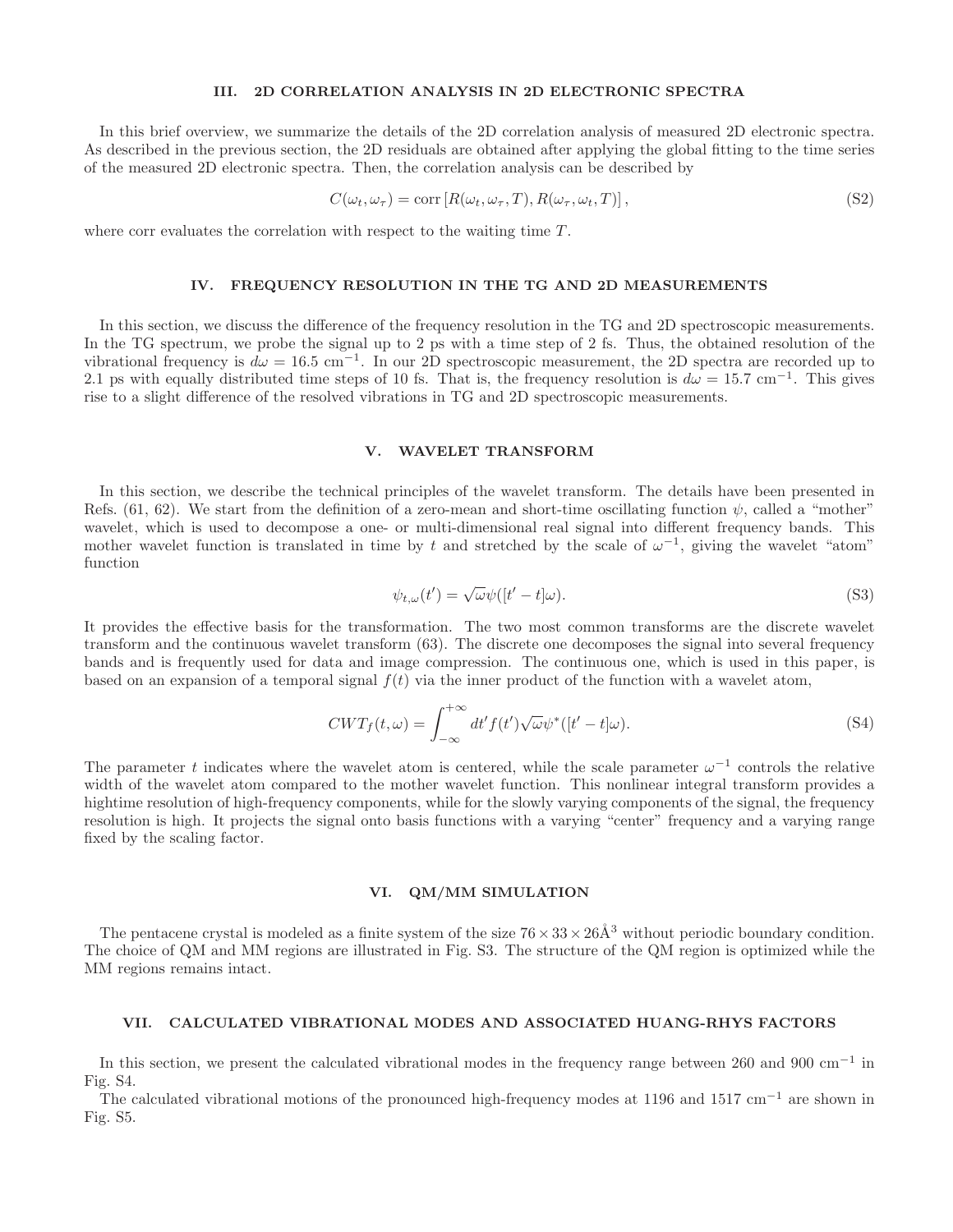

FIG. S3. Illustration of the choice of the QM and MM regions. The atoms in the QM region are depicted as spheres.



FIG. S4. Calculated vibrational modes in the frequency between  $260 \text{ cm}^{-1}$  to  $900 \text{ cm}^{-1}$ .

# VIII. CORRELATION ANALYSIS OF LOW-FREQUENCY MODES OF 177 CM<sup>-1</sup> AND 150 CM<sup>-1</sup>

In this section, we describe the correlations of the low-frequency modes of 177 cm<sup>-1</sup> and 150 cm<sup>-1</sup> on the singlet excited and triplet-pair state, which is calculated from the overlap between the eigenvectors of the vibrational modes in the  $S_1$  and  $T_1T_1$  states. In the TG and 2D spectroscopic measurements, our results strongly suggest that the low-frequency mode of 177 cm<sup>-1</sup> is coherently transferred to the lower excited state  $T_1T_1$  with the frequency shifted to 150 cm<sup>−</sup><sup>1</sup> . This coherent process has been confirmed by our advanced quantum chemistry calculations. Here, we perform the correlation analysis of the vibrations on both electronic excited states. The results are shown in Fig. S6. Based on the observation, we find a strong magnitude of an off-diagonal peak located at  $(177 \text{ cm}^{-1}, 148 \text{ cm}^{-1})$ . Clearly, the newly generated mode of 150 cm<sup>-1</sup> on the  $T_1T_1$  state emerges due to the transfer of the vibrational motion at 177 cm<sup>-1</sup> and to the change in frequency on the  $T_1T_1$  state.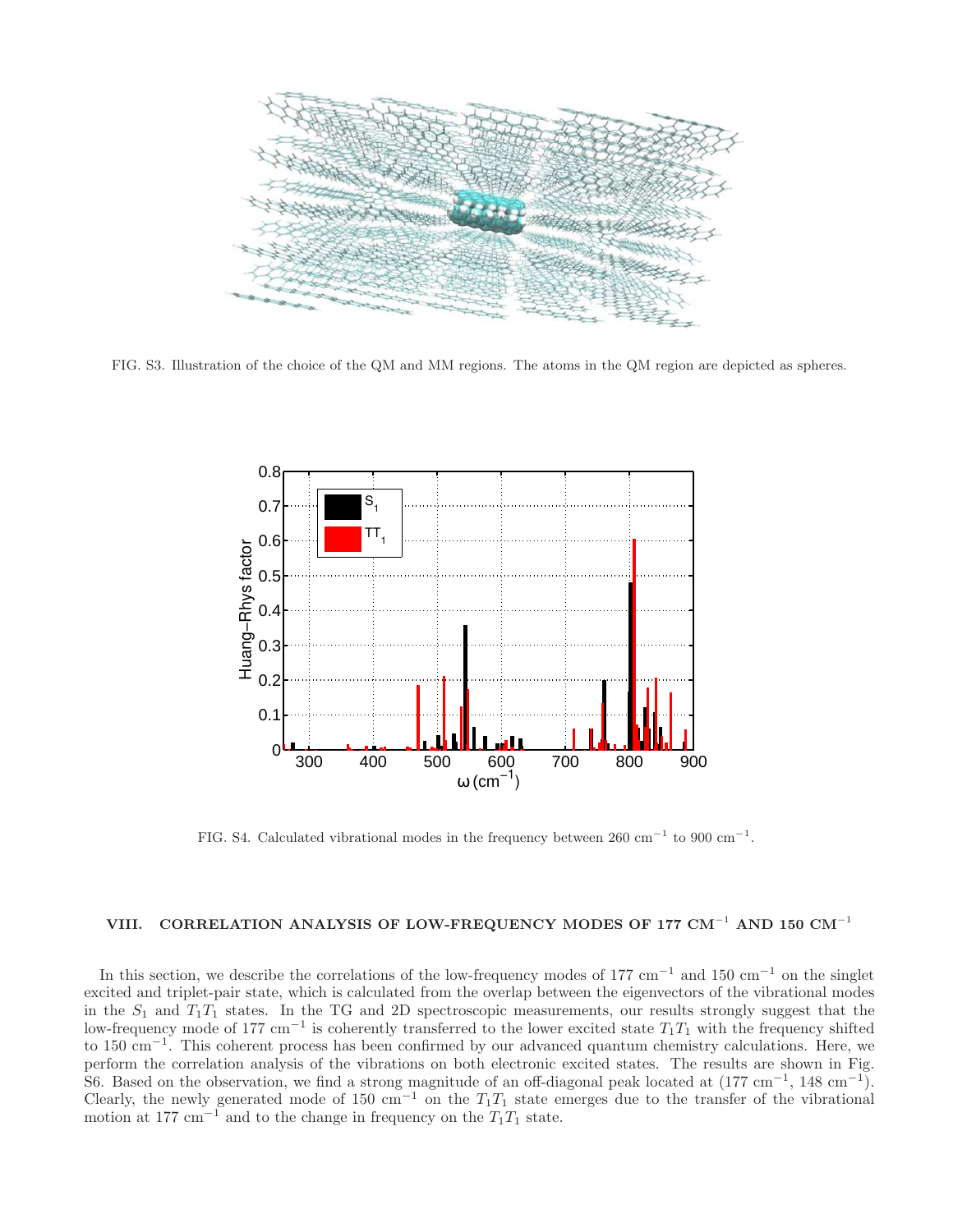

FIG. S5. The calculated vibrational motion of the high-frequency modes at 1196 and 1517  $cm^{-1}$ .



FIG. S6. The correlation analysis of the low-frequency modes in the  $S_1$  and  $T_1T_1$  states. It shows a strong correlation (0.52) between the 177 cm<sup>-1</sup> mode in the  $S_1$  state and the 148 cm<sup>-1</sup> mode in the triplet-pair state. The frequencies listed on the axes are not evenly spaced.

#### IX. CHANGE OF THE ELECTRONIC COUPLING BY INTERMOLECULAR ROCKING MODE

To assign the origin of the intermolecular rocking mode, we examine the change of the electronic coupling between the electronic singlet excited state  $S_1$  and the triple-pair state  $T_1T_1$  by modulating the displacement of rocking motion of pentacene. Based on the calculation in Fig. S7, the electronic coupling between  $S_1$  and  $T_1T_1$  is dramatically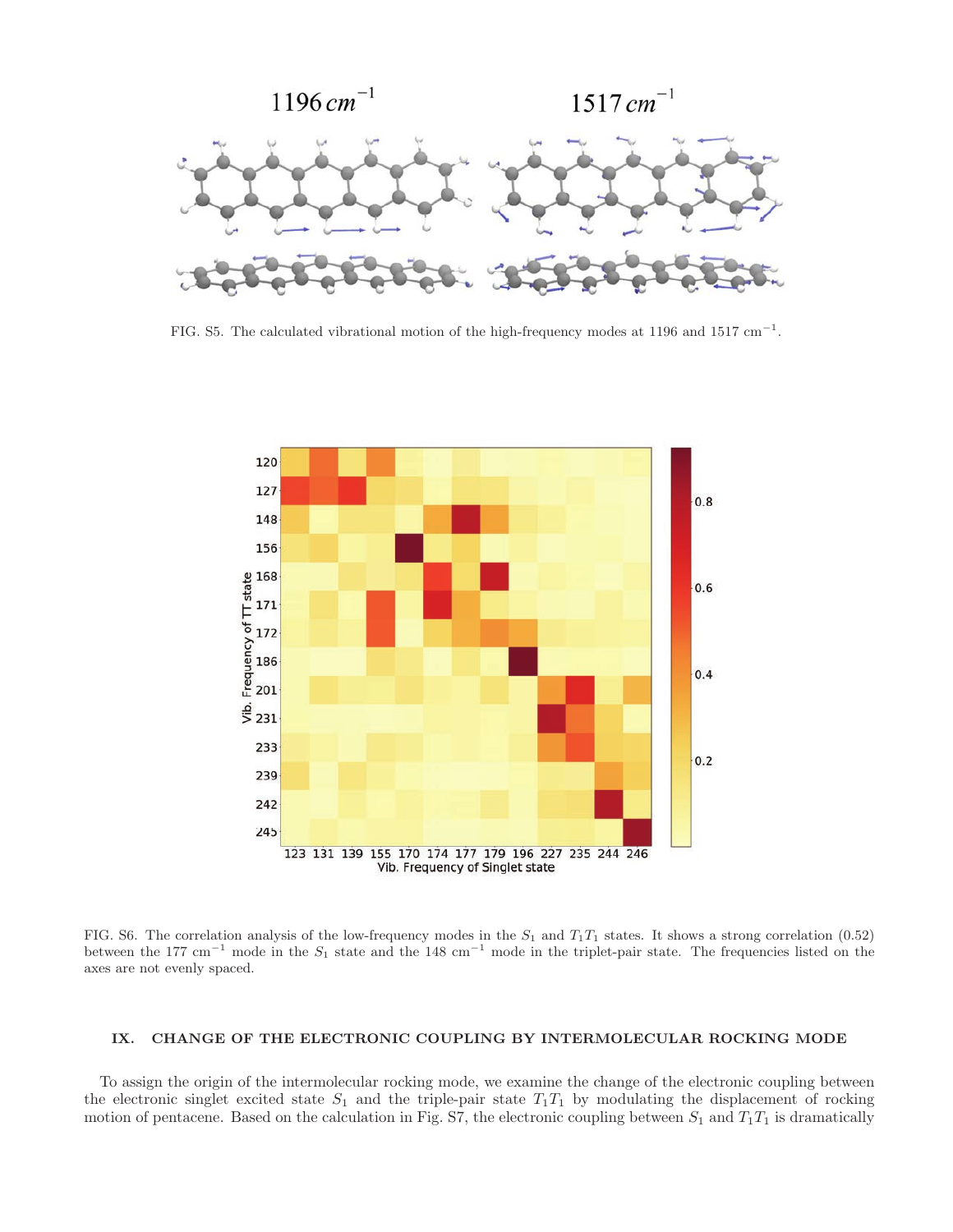modulated by intermolecular rocking mode. For this reason, we consider this mode as the coupling mode between the singlet and the triplet-pair states in our model.



FIG. S7. The fluctuation of electronic coupling modulated by intermolecular rocking mode  $(177 \text{ cm}^{-1})$ .

#### X. TWO-STATE TWO-MODE MODEL

To illustrate the role of the intermolecular rocking mode, we construct the standard two-state two-mode model based on the parameters from quantum chemistry calculations. In order to simplify the calculation, we only select one high-frequency (tuning) mode which is the intermolecular rocking mode at 177 cm<sup>-1</sup> in order to construct the PESs. Thus, on the basis of these two modes, a minimal model of a conical intersection can be constructed with the proper parameters.

The total Hamiltonian can be written as

$$
H = H_{\text{mol}} + H_{\text{env}},
$$
  
\n
$$
H_{\text{mol}} = H_e + H_{TT},
$$
  
\n
$$
H_e = |e\rangle (h_1 - \epsilon/2) \langle e|,
$$
  
\n
$$
H_{TT} = |TT\rangle (h_2 + \epsilon/2) \langle TT| + (|TT\rangle V \langle e| + h.c.).
$$
\n(S5)

Here,  $\epsilon$  is the electronic energy difference between singlet excited state  $S_1$  and triplet-pair state  $T_1T_1$ . The vibrational part of the Hamiltonians  $h_1$  and  $h_2$  are associated with the  $S_1$  and  $T_1T_1$  state, respectively. They include two vibrational modes, the tuning  $(Q_t)$  and coupling mode  $(Q_c)$ . They are given by  $h_g = \frac{1}{2} \sum_{i=c/t} \Omega_i (P_i^2 + Q_i^2)$  and  $h_1 = h_q - \kappa Q_t$  and  $h_2 = h_q + \kappa Q_t$ , where  $\Omega_{i=c/t}$  denotes the vibrational frequencies of the tuning and coupling modes, respectively. In addition,  $\kappa$  is the vibronic coupling strength. The electronic coupling between two electronic excited states is assumed to be linearly related to the coupling mode  $Q_c$ , such that  $V = \Lambda Q_c$  with the electronic coupling strength Λ. Furthermore, we assume that all relevant interactions between the two electronic PESs are captured by the coupling mode, which is explicitly included. Thus, the bath only couples vibrational states within the same electronic PES, and we assume that the two vibrational modes are coupled to their own linear bath according to the Hamiltonian

$$
H_{\text{env}} = \sum_{\alpha} \left[ \frac{p_{\alpha}^2}{2m_{\alpha}} + \frac{m_{\alpha}\omega_{\alpha}^2}{2} \left( x_{\alpha} + \frac{c_{\alpha}Q_1}{m_{\alpha}\omega_{\alpha}^2} \right)^2 + \frac{q_{\alpha}^2}{2M_{\alpha}} + \frac{M_{\alpha}\nu_{\alpha}^2}{2} \left( y_{\alpha} + \frac{d_{\alpha}Q_2}{M_{\alpha}\nu_{\alpha}^2} \right)^2 \right]. \tag{S6}
$$

Here, the momenta of the bath oscillators are denoted as  $p_\alpha$  and  $q_\alpha$ , while their coordinates, masses, and frequencies are denoted by  $x_{\alpha}$ ,  $m_{\alpha}$ ,  $\omega_{\alpha}$  and  $y_{\alpha}$ ,  $M_{\alpha}$ ,  $\nu_{\alpha}$ . The respective coupling constants are  $c_{\alpha}$  and  $d_{\alpha}$ . The baths are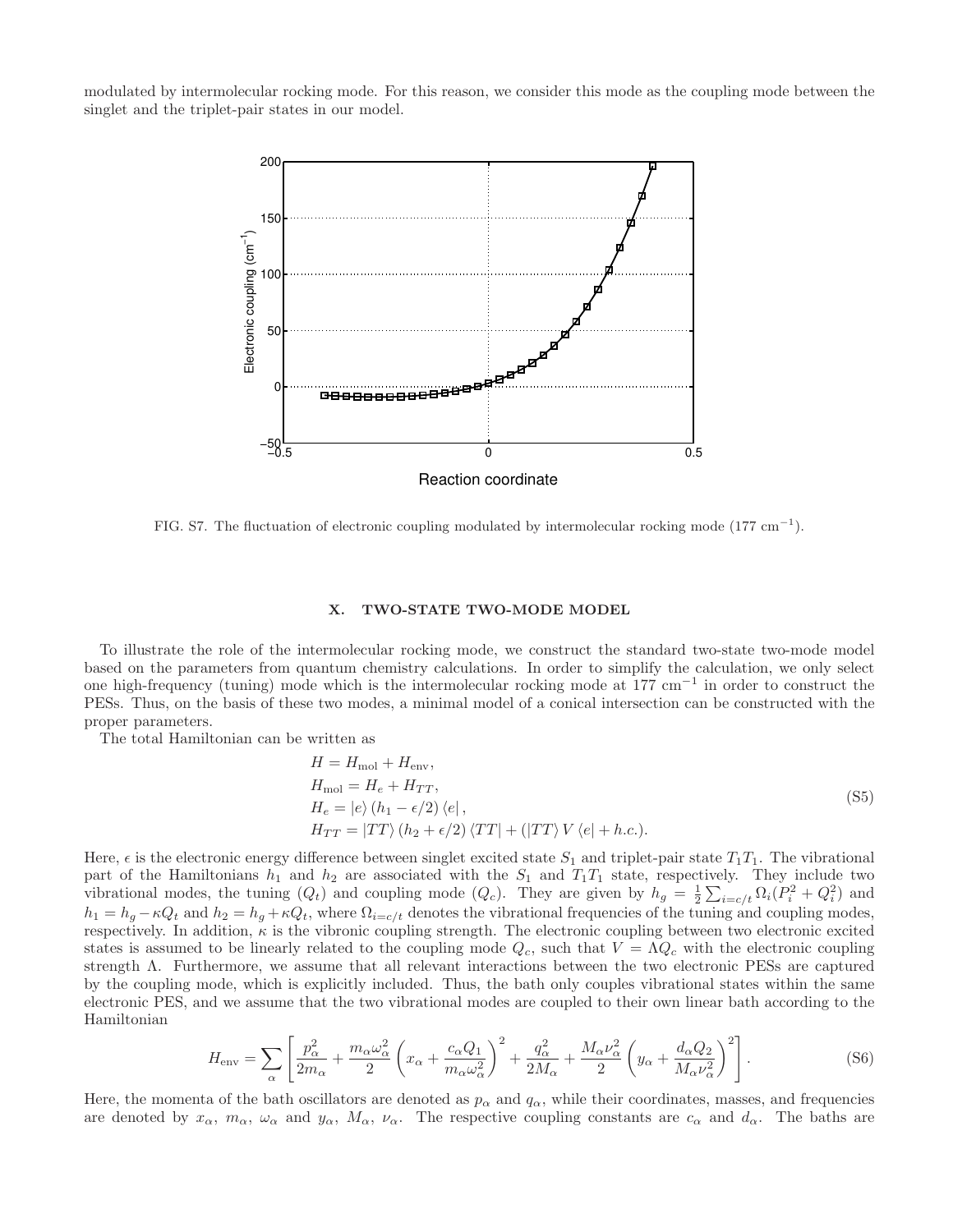characterized by the spectral densities. Throughout this work, we assume that both the tuning and coupling mode experience fluctuations with an Ohmic spectral distribution according to  $J_{c/t}(\omega) = \eta_{c/t}\omega e^{-\omega/\omega_c}$ . Here,  $\eta_{c/t}$  are the damping strengths for the coupling and tuning mode, respectively, and  $\omega_c$  is the cutoff frequency. We assume that the two baths have the same cutoff frequencies.

Based on the results for the parameters obtained from the quantum chemistry calculations, we assume for the tuning and coupling modes  $\Omega_t = 1013$  cm<sup>-1</sup> and  $\Omega_c = 177$  cm<sup>-1</sup>, respectively. Moreover, the values of the vibronic coupling strength of the tuning and the coupling modes are obtained from the Huang-Rhys factors and we have  $\kappa = 300 \text{ cm}^{-1}$ and  $\widetilde{\Lambda} = 150 \text{ cm}^{-1}$ . In addition, to mimic the dissipation induced by the phonons in the environment, we assume the damping strength  $\eta_c = \eta_t = \eta = 2.0$  and the cutoff frequency  $\omega_c = 200 \text{ cm}^{-1}$ . With these parameters, the population dynamics of the wave-packet along the coupling mode has been calculated up to 1 ps. The dynamics along coupling and tuning modes are shown in main text. It clearly shows the wave-packet transfer from the upper state to the lower state within an ultrafast timescale. To quantify the time scale of the population transfer, the wave packet has been summed along the reaction coordinates and the obtained kinetics are shown in Fig. S8. Based on the exponential fitting, we find the transfer time of 180 fs, which is actually slightly larger than the experimental observation of 100 fs. However, this simple two-state two-mode model solely takes into account one high-frequency vibrational mode with strong vibronic coupling. In our measurements, more vibrations are retrieved with strong vibronic couplings, which further reduce the barrier between the singlet excited state and the triplet-pair states. They speed up the transition of the wave packet through the conical intersection. In addition, we show the population transfer at  $Q_c = 0$  from  $S_1$ to  $T_1T_1$  in Fig. S9. We observe clear oscillations of the population of the electronic state  $T_1T_1$  with a period of 32 fs, which indicates the vibrational coherence of the tuning mode. Based on our calculation, we demonstrate that the vibrational coherence of the couling mode can not be transferred through the conical intersection, but is determined by the target PES.



FIG. S8. Population transfer of the wave packet from the higher excited state (red solid line) to the lower excited state (blue solid line) with a time scale of 180 fs.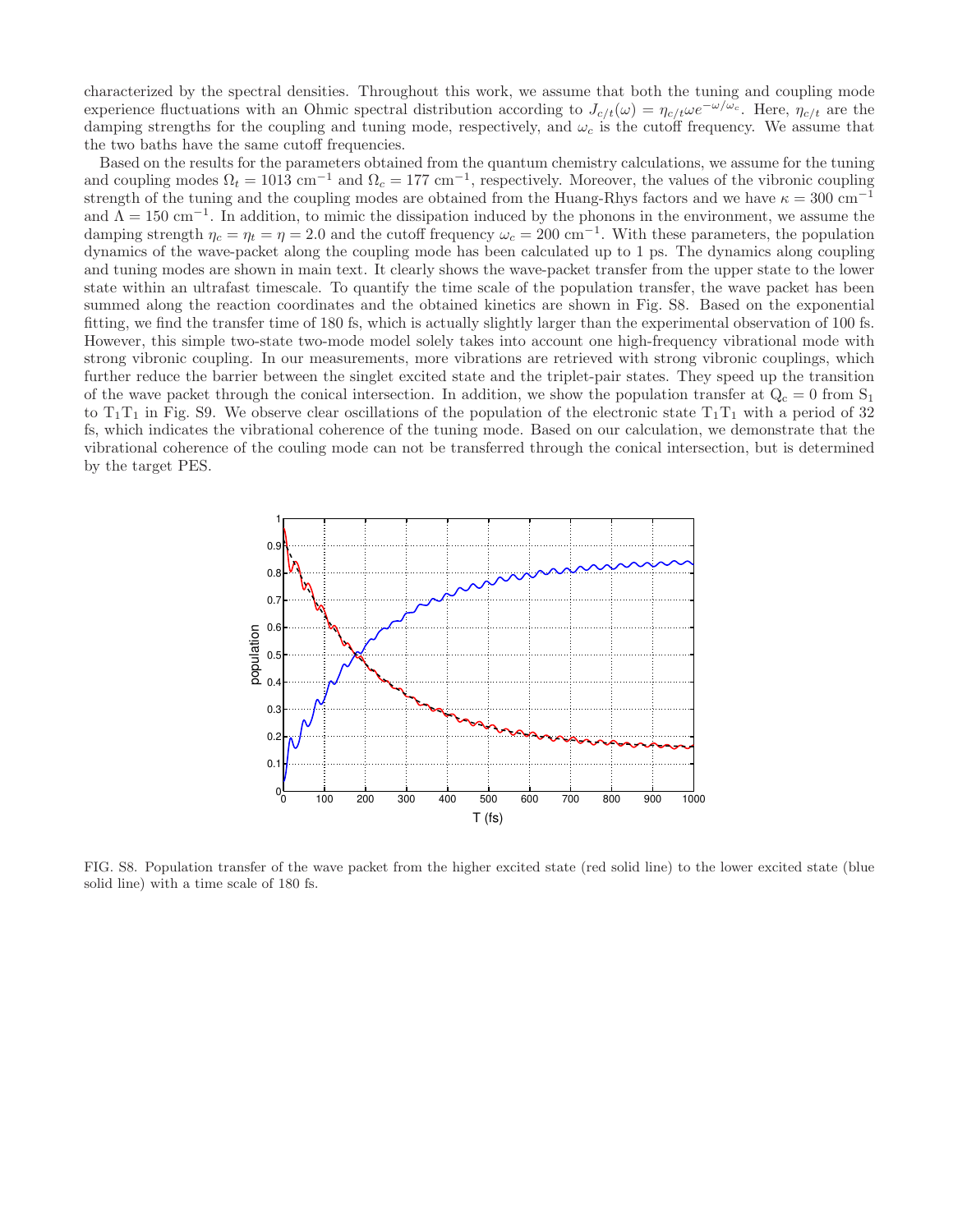

FIG. S9. Population dynamics of the wave packet at  $Q_c=0$  from  $\mathrm{S}_1$  to  $\mathrm{T}_1\mathrm{T}_1.$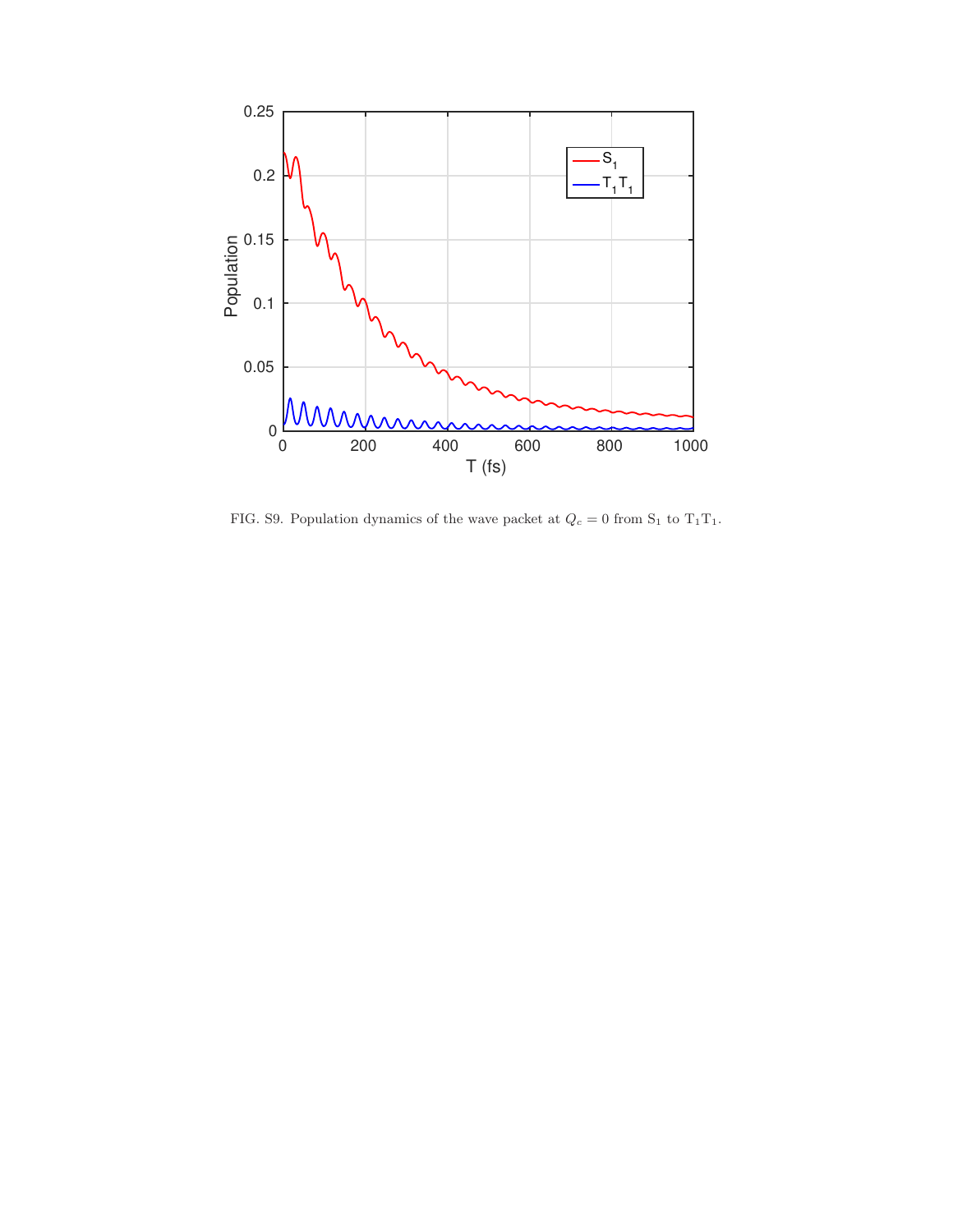## **REFERENCES AND NOTES**

- 1. M. B. Smith, J. Michl, Singlet fission. *Chem. Rev.* **110**, 6891–6936 (2010).
- 2. M. J. Y. Tayebjee, D. R. McCamey, T. W. Schmidt, Beyond shockley-queisser: Molecular approaches to high-efficiency photovoltaics. *J. Phys. Chem. Lett.* **6**, 2367–2378 (2015).
- 3. N. R. Monahan, D. Sun, H. Tamura, K. W. Williams, B. Xu, Y. Zhong, B. Kumar, C. Nuckolls, A. R. Harutyunyan, G. Chen, H.-L. Dai, D. Beljonne, Y. Rao, X.-Y. Zhu, Dynamics of the triplet-pair state reveals the likely coexistence of coherent and incoherent singlet fission in crystalline hexacene. *Nat. Chem.* **9**, 341–346 (2017).
- 4. M. B. Smith, J. Michl, Recent advances in singlet fission. *Annu. Rev. Phys. Chem.* **64**, 361–386 (2013).
- 5. A. J. Musser, M. Maiuri, D. Brida, G. Cerullo, R. H. Friend, J. Clark, The nature of singlet exciton fission in carotenoid aggregates. *J. Am. Chem. Soc.* **137**, 5130–5139 (2015).
- 6. E. A. Margulies, C. E. Miller, Y. Wu, L. Ma, G. C. Schatz, R. M. Young, M. R. Wasielewski, Enabling singlet fission by controlling intramolecular charge transfer in  $\pi$ -stacked covalent terrylenediimide dimers. *Nat. Chem.* **8**, 1120–1125 (2016).
- 7. E. A. Margulies, J. L. Logsdon, C. E. Miller, L. Ma, E. Simonoff, R. M. Young, G. C. Schatz, M. R. Wasielewski, Direct observation of a charge-transfer state preceding high-yield singlet fission in Terrylenediimide thin films. *J. Am. Chem. Soc.* **139**, 663–671 (2017).
- 8. K. Miyata, F. S. Conrad-Burton, F. L. Geyer, X.-Y. Zhu, Triplet pair states in singlet fission. *Chem. Rev.* **119**, 4261–4292 (2019).
- 9. I. Breen, R. Tempelaar, L. A. Bizimana, B. Kloss, D. R. Reichman, D. B. Turner, Triplet separation drives singlet fission after femtosecond correlated triplet pair production in rubrene. *J. Am. Chem. Soc.* **139**, 11745–11751 (2017).
- 10. R. D. Pensack, E. E. Ostroumov, A. J. Tilley, S. Mazza, C. Grieco, K. J. Thorley, J. B. Asbury, D. S. Seferos, J. E. Anthony, G. D. Scholes, Observation of two triplet-pair intermediates in singlet exciton fission. *J. Phys. Chem. Lett.* **7**, 2370–2375 (2016).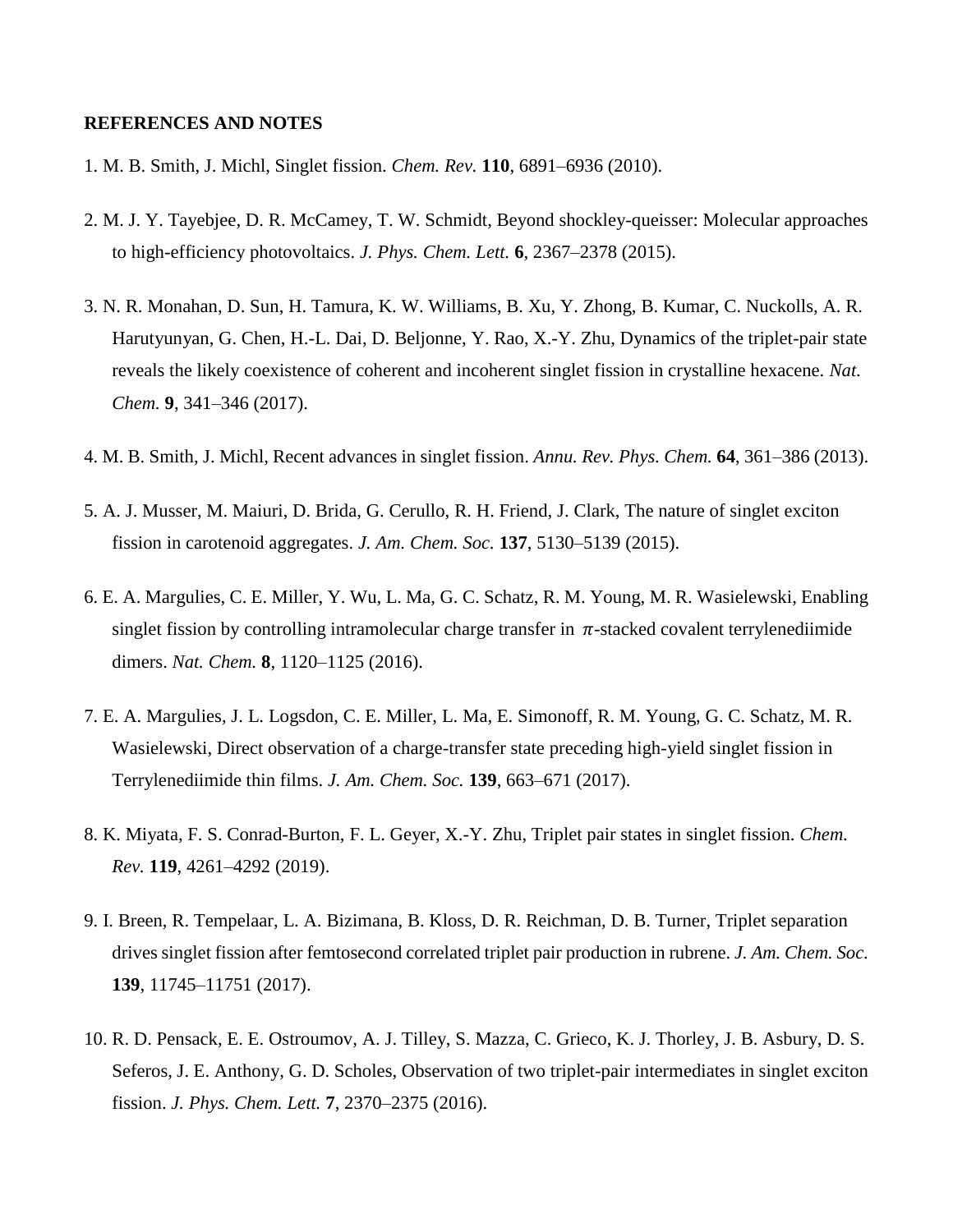- 11. D. N. Congreve, J. Lee, N. J. Thompson, E. Hontz, S. R. Yost, P. D. Reusswig, M. E. Bahlke, S. Reineke, T. V. Voorhis, M. A. Baldo, External quantum efficiency above 100% in a singlet-exciton-fissionbased organic photovoltaic cell. *Science* **340**, 334–337 (2013).
- 12. N. J. Thompson, D. N. Congreve, D. Goldberg, V. M. Menon, M. A. Baldo, Slow light enhanced singlet exciton fission solar cells with a 126% yield of electrons per photon. *Appl. Phys. Lett.* **103**, 263302 (2013).
- 13. M. W. B. Wilson, A. Rao, B. Ehrler, R. H. Friend, Singlet exciton fission in polycrystalline pentacene: From photophysics toward devices. *Acc. Chem. Res.* **46**, 1330–1338 (2013).
- 14. C. Jundt, G. Klein, B. Sipp, J. Le Moigne, M. Joucla, A. A. Villaeys, Exciton dynamics in pentacene thin films studied by pump-probe spectroscopy. *Chem. Phys. Lett.* **241**, 84–88 (1995).
- 15. B. D. Folie, J. B. Haber, S. Refaely-Abramson, J. B. Neaton, N. S. Ginsberg, Long-lived correlated triplet pairs in a π-stacked crystalline pentacene derivative. *J. Am. Chem. Soc.* **140**, 2326–2335 (2018).
- 16. W.-L. Chan, M. Ligges, X.-Y. Zhu, The energy barrier in singlet fission can be overcome through coherent coupling and entropic gain. *Nat. Chem.* **4**, 840–845 (2012).
- 17. T. C. Berkelbach, M. S. Hybertsen, D. R. Reichman, Microscopic theory of singlet exciton fission. I. General formulation. *J. Chem. Phys.* **138**, 114102 (2013).
- 18. T. C. Berkelbach, M. S. Hybertsen, D. R. Reichman, Microscopic theory of singlet exciton fission. II. Application to pentacene dimers and the role of superexchange. *J. Chem. Phys.* **138**, 114103 (2013).
- 19. T. C. Berkelbach, M. S. Hybertsen, D. R. Reichman, Microscopic theory of singlet exciton fission. III. Crystalline pentacene. *J. Chem. Phys.* **141**, 074705 (2014).
- 20. T. Zeng, R. Hoffmann, N. Ananth, The low-lying electronic states of pentacene and their roles in singlet fission. *J. Am. Chem. Soc.* **136**, 5755–5764 (2014).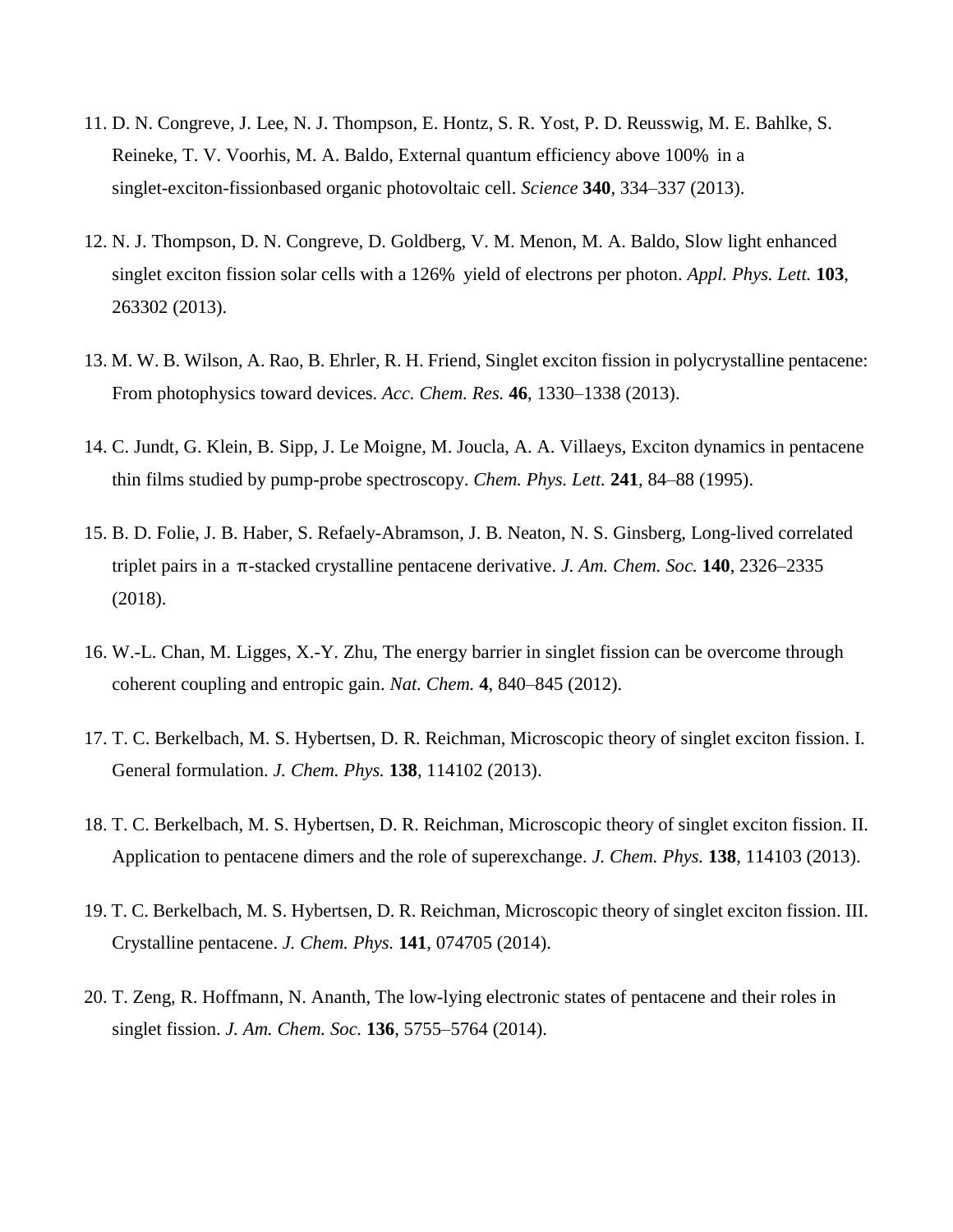- 21. H. Tamura, M. Huix-Rotllant, I. Burghardt, Y. Olivier, D. Beljonne, First-principles quantum dynamics of singlet fission: Coherent versus thermally activated mechanisms governed by molecular  $\pi$  stacking. *Phys. Rev. Lett.* **115**, 107401 (2015).
- 22. J. Zirzlmeier, D. Lehnherr, P. B. Coto, E. T. Chernick, R. Casillas, B. S. Basel, M. Thoss, R. R. Tykwinski, D. M. Guldi, Singlet fission in pentacene dimers. *Proc. Natl. Acad. Sci. U.S.A.* **112**, 5325– 5330 (2015).
- 23. S. N. Sanders, E. Kumarasamy, A. B. Pun, M. T. Trinh, B. Choi, J. Xia, E. J. Taffet, J. Z. Low, J. R. Miller, X. Roy, X.-Y. Zhu, M. L. Steigerwald, M. Y. Sfeir, L. M. Campos, Quantitative intramolecular singlet fission in bipentacenes. *J. Am. Chem. Soc.* **137**, 8965–8972 (2015).
- 24. S. Lukman, K. Chen, J. M. Hodgkiss, D. H. P. Turban, N. D. M. Hine, S. Dong, J. Wu, N. C. Greenham, A. J. Musser, Tuning the role of charge-transfer states in intramolecular singlet exciton fission through side-group engineering. *Nat. Commun.* **7**, 13622 (2016).
- 25. S. M. Hart, W. R. Silva, R. R. Frontiera, Femtosecond stimulated Raman evidence for charge-transfer character in pentacene singlet fission. *Chem. Sci.* **9**, 1242–1250 (2018).
- 26. A. J. Musser, M. Liebel, C. Schnedermann, T. Wende, T. B. Kehoe, A. Rao, P. Kukura, Evidence for conical intersection dynamics mediating ultrafast singlet exciton fission. *Nat. Phys.* **11**, 352–357 (2015).
- 27. A. A. Bakulin, S. E. Morgan, T. B. Kehoe, M. W. B. Wilson, A. W. Chin, D. Zigmantas, D. Egorova, A. Rao, Real-time observation of multiexcitonic states in ultrafast singlet fission using coherent 2D electronic spectroscopy. *Nat. Chem.* **8**, 16–23 (2016).
- 28. S. Refaely-Abramson, F. H. da Jornada, S. G. Louie, J. B. Neaton, Origins of singlet fission in solid pentacene from an *ab initio* Green's function approach. *Phys. Rev. Lett.* **119**, 267401 (2017).
- 29. H. L. Stern, A. Cheminal, S. R. Yost, K. Broch, S. L. Bayliss, K. Chen, M. Tabachnyk, K. Thorley, N. Greenham, J. M. Hodgkiss, J. Anthony, M. Head-Gordon, A. J. Musser, A. Rao, R. H. Friend, Vibronically coherent ultrafast triplet-pair formation and subsequent thermally activated dissociation control efficient endothermic singlet fission. *Nat. Chem.* **9**, 1205–1212 (2017).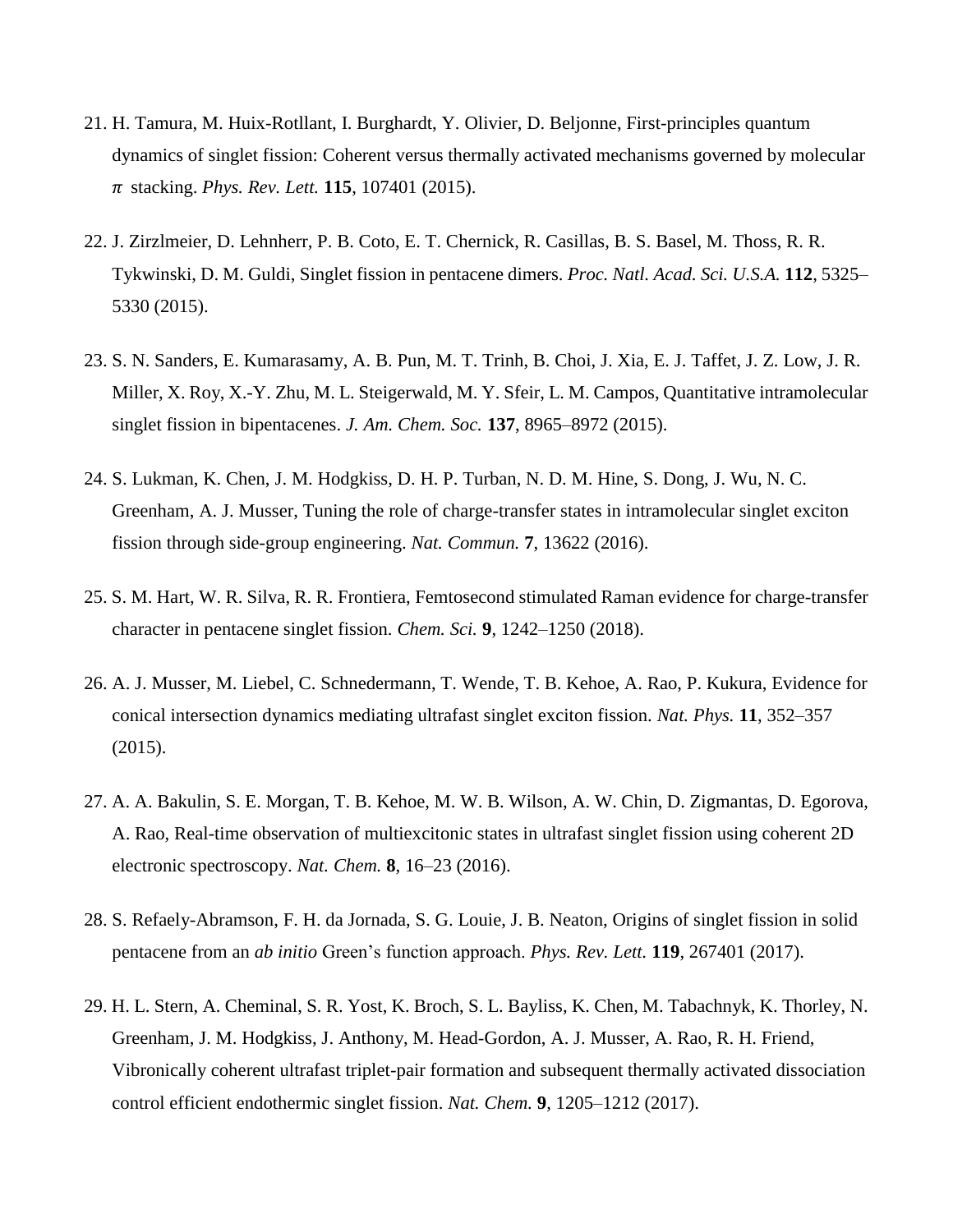- 30. K. Miyata, Y. Kurashige, K. Watanabe, T. Sugimoto, S. Takahashi, S. Tanaka, J. Takeya, T. Yanai, Y. Matsumoto, Coherent singlet fission activated by symmetry breaking. *Nat. Chem.* **9**, 983–989 (2017).
- 31. P. J. M. Johnson, A. Halpin, T. Morizumi, V. I. Prokhorenko, O. P. Ernst, R. J. D. Miller, Local vibrational coherences drive the primary photochemistry of vision. *Nat. Chem.* **7**, 980–986 (2015).
- 32. D. M. Jonas, Vibrational and nonadiabatic coherence in 2D electronic spectroscopy, the Jahn-Teller effect, and energy transfer. *Annu. Rev. Phys. Chem.* **69**, 327–352 (2018).
- 33. A. Jha, H.-G. Duan, V. Tiwari, P. K. Nayak, H. J. Snaith, M. Thorwart, R. J. D. Miller, Direct observation of ultrafast exciton dissociation in lead iodide perovskite by 2D electronic spectroscopy. *ACS Photonics*, **5**, 852–860 (2018).
- 34. A. Rao, M. W. B. Wilson, S. Albert-Seifried, R. D. Pietro, R. H. Friend, Photophysics of pentacene thin flim: The role of exciton fission and heating effects. *Phys. Rev. B* **84**, 195411 (2011).
- 35. V. Butkus, D. Zigmantas, L. Valkunas, D. Abramavicius, Vibrational vs. electronic coherence in 2D spectrum of molecular systems. *Chem. Phys. Lett.* **545**, 40–43 (2012).
- 36. R. Xian, G. Corthey, D. M. Rogers, C. A. Morrison, V. I. Prokhorenko, S. A. Hayes, R. J. Dwayne Miller, Coherent ultrafast lattice-directed reaction dynamics of triiodide anion photodissociation. *Nat. Chem.* **9**, 516–522 (2017).
- 37. S. Schiefer, M. Huth, A. Dobrinevski, B. Nickel, Determination of the crystal structure of substrate-induced pentacene polymorphs in fiber structured thin films. *J. Am. Chem. Soc.* **129**, 10316– 10317 (2007).
- 38. S. Ito, T. Nagami, M. Nakano, Density analysis of intra- and intermolecular vibronic couplings toward bath engineering for singlet fission. *J. Phys. Chem. Lett.* **6**, 4972–4977 (2015).
- 39. Ab initio exciton model calculations show rather weak electronic couplings between the singlet exciton and the triplet-pair state,  $V = 6$  cm<sup>-1</sup> due to the quite different electronic configuration of the singlet and triplet-pair states. This value is smaller than the parameters used in (*27*).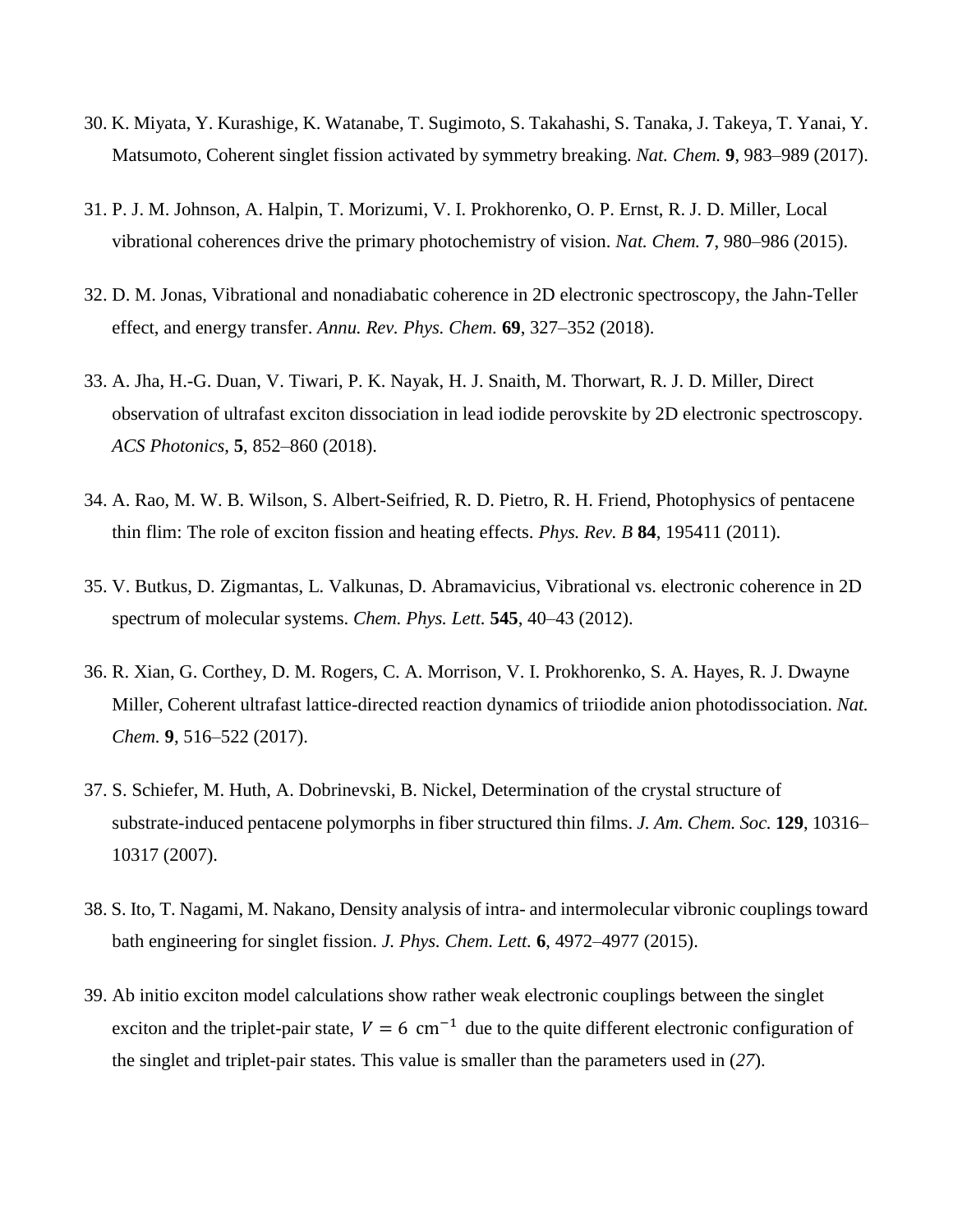- 40. A. Ishizaki, Y. Tanimura, Quantum dynamics of system strongly coupled to low-temperature colored noise bath: Reduced hierarchy equations approach. *J. Phys. Soc. Jpn.* **74**, 3131–3134 (2005).
- 41. C. Kreisbeck, T. Kramer, Long-lived electronic coherence in dissipative exciton dynamics of light-harvesting complexes. *J. Phys. Chem. Lett.* **3**, 2828–2833 (2012).
- 42. M. Tsuchimoto, Y. Tanimura, Spins dynamics in a dissipative environment: Hierarchal equations of motion approach using a graphics processing unit (GPU). *J. Chem. Theory Comput.* **11**, 3859–3865 (2015).
- 43. Based on our two-state two-mode model, the transfer with time ∼180 fs of the PSF is slightly slower than the observation of ∼100 fs. With few high-frequency modes, we expect that a multichannel modeling of a conical intersection speeds up the population transfer. However, the computational costs of the simulations are too large with the numerically exact method.
- 44. H.-G. Duan, V. I. Prokhorenko, R. J. Cogdell, K. Ashraf, A. L. Stevens, M. Thorwart, R. J. D. Miller, Nature does not rely on long-lived electronic quantum coherence for photosynthetic energy transfer. *Proc. Natl. Acad. Sci. U.S.A.* **114**, 8493–8498 (2017).
- 45. A. Halpin, P. J. M. Johnson, R. Tempelaar, R. S. Murphy, J. Knoester, T. L. C. Jansen, R. J. D. Miller, Two-dimensional spectroscopy of a molecular dimer unveils the effects of vibronic coupling on exciton coherences. *Nat. Chem.* **6**, 196–201 (2014).
- 46. H.-G. Duan, P. Nalbach, R. J. D. Miller, M. Thorwart, Ultrafast energy transfer in excitonically-coupled molecules induced by a nonlocal Peierls phonon. *J. Phys. Chem. Lett.* **10**, 1206– 1211 (2019).
- 47. V. I. Prokhorenko, A. Picchiotti, S. Maneshi, R. J. D. Miller, Broadband electronic two-dimensional spectroscopy in the deep UV. *Ultrafast Phenomena XIX* **162**, 432–435 (2015).
- 48. J. D. Hybl, A. A. Ferro, D. M. Jonas, Two-dimensional fourier transform electronic spectroscopy. *J. Chem. Phys.* **115**, 6606 (2001).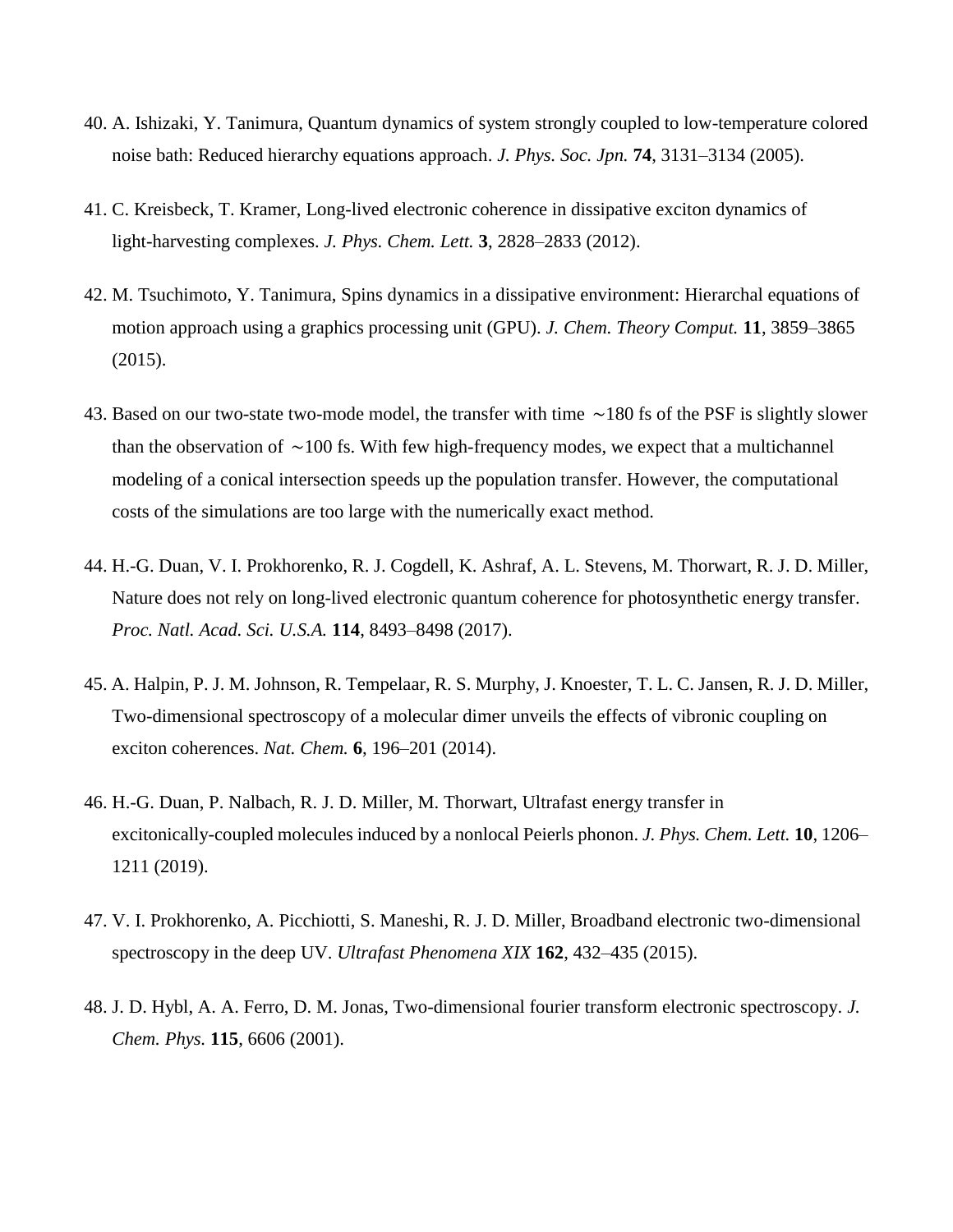- 49. X. Li, R. M. Parrish, F. Liu, S. I. L. Kokkila Schumacher, T. J. Martínez, An ab initio exciton model including charge-transfer excited states. *J. Chem. Theo. Comput.* **13**, 3493–3504 (2017).
- 50. J. Wang, R. M. Wolf, J. W. Caldwell, P. A. Kollman, D. A. Case, Development and testing of a general amber force field. *J. Comput. Chem.* **15**, 1157–1174 (2004).
- 51. M. A. Rohrdanz, K. M. Martins, J. M. Herbert, A long-range-corrected density functional that performs well for both ground-state properties and time-dependent density functional theory excitation energies, including charge-transfer excited states. *J. Chem. Phys.* **130**, 054112 (2009).
- 52. T. H. Dunning Jr., Gaussian basis sets for use in correlated molecular calculations. I. The atoms boron through neon and hydrogen. *J. Chem. Phys.* **90**, 1007–1023 (1989).
- 53. S. Grimme, J. Antony, S. Ehrlich, H. Krieg, A consistent and accurate *ab initio* parametrization of density functional dispersion correction (DFT-D) for the 94 elements H-Pu. *J. Chem. Phys.* **132**, 154104 (2010).
- 54. S. Grimme, S. Ehrlich, L. Goerigk, Effect of the damping function in dispersion corrected density functional theory. *J. Comput. Chem.* **32**, 1456–1465 (2011).
- 55. I. S. Ufimtsev, T. J. Martinez, Quantum chemistry on graphical processing units. 2. Direct self-consistent-field implementation. *J. Chem. Theory Comput.* **5**, 1004–1015 (2009).
- 56. A. Sisto, D. R. Glowacki, T. J. Martinez, Ab initio nonadiabatic dynamics of multichromophore complexes: A scalable graphical-processing-unit-accelerated exciton framework. *Acc. Chem. Res.* **47**, 2857–2866 (2014).
- 57. U. Manthe, H. Köppel, New method for calculating wave packet dynamics: Strongly coupled surfaces and the adiabatic basis. *J. Chem. Phys.* **93**, 345 (1990).
- 58. D.-L. Qi, H.-G. Duan, Z.-R. Sun, R. J. D. Miller, M. Thorwart, Tracking an electronic wave packet in the vicinity of a conical intersection. *J. Chem. Phys.* **147**, 074101 (2017).